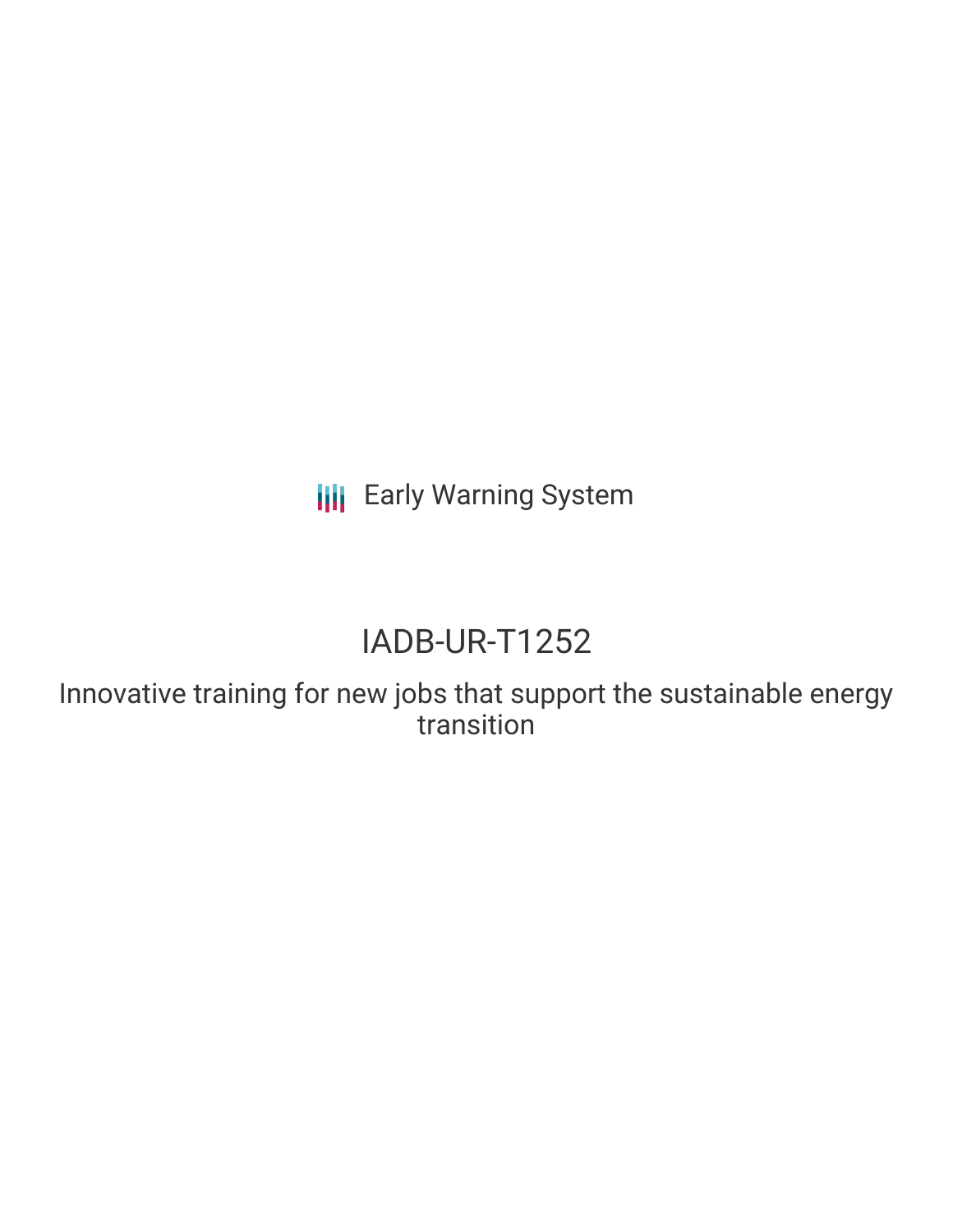

# Early Warning System Innovative training for new jobs that support the sustainable energy transition

### **Quick Facts**

| <b>Countries</b>               | Uruguay                                     |
|--------------------------------|---------------------------------------------|
| <b>Specific Location</b>       |                                             |
| <b>Financial Institutions</b>  | Inter-American Development Bank (IADB)      |
| <b>Status</b>                  | Approved                                    |
| <b>Bank Risk Rating</b>        | U                                           |
| <b>Voting Date</b>             | 2022-04-12                                  |
| <b>Borrower</b>                | Goverment of Uruguay                        |
| <b>Sectors</b>                 | Education and Health, Technical Cooperation |
| <b>Investment Type(s)</b>      | <b>Advisory Services</b>                    |
| <b>Investment Amount (USD)</b> | $$0.37$ million                             |
| <b>Project Cost (USD)</b>      | $$0.41$ million                             |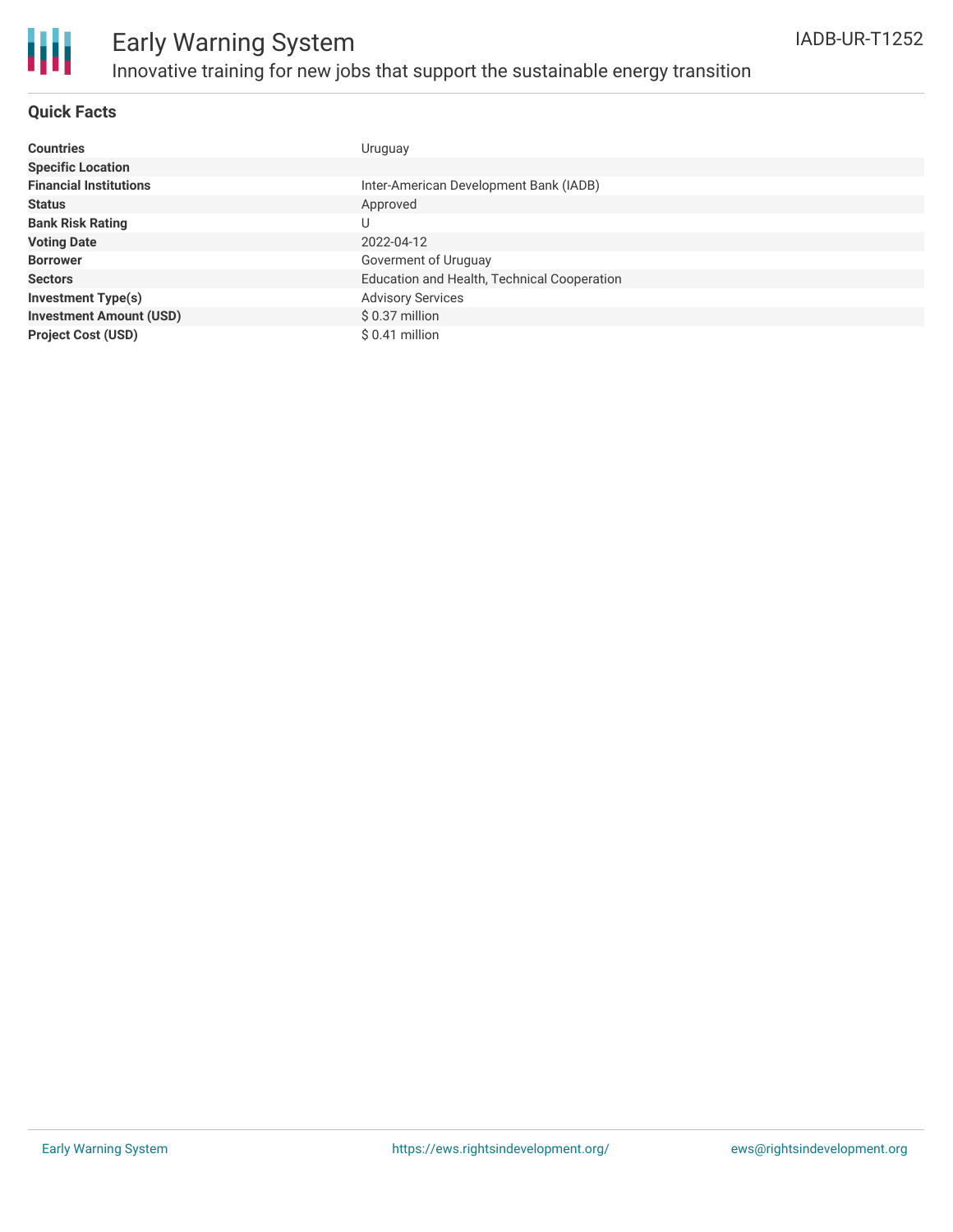



### **Project Description**

The objective of this technical cooperation (TC) is the design and implementation of innovative training models for the development of knowledge and technical skills that support an economic recovery through the creation of successful learning and labor trajectories (training and employment) for the second green energy transition in Uruguay. Emphasis will be placed on improving the pertinence of Vocational Technical and Technological Education with an inclusive and bottom-up training in an innovative way by the way of teaching and learning, and techniques that from solutions that accompany the development of sustainable electric mobility serve for labor reconversion, and access and progress to the generation of new jobs.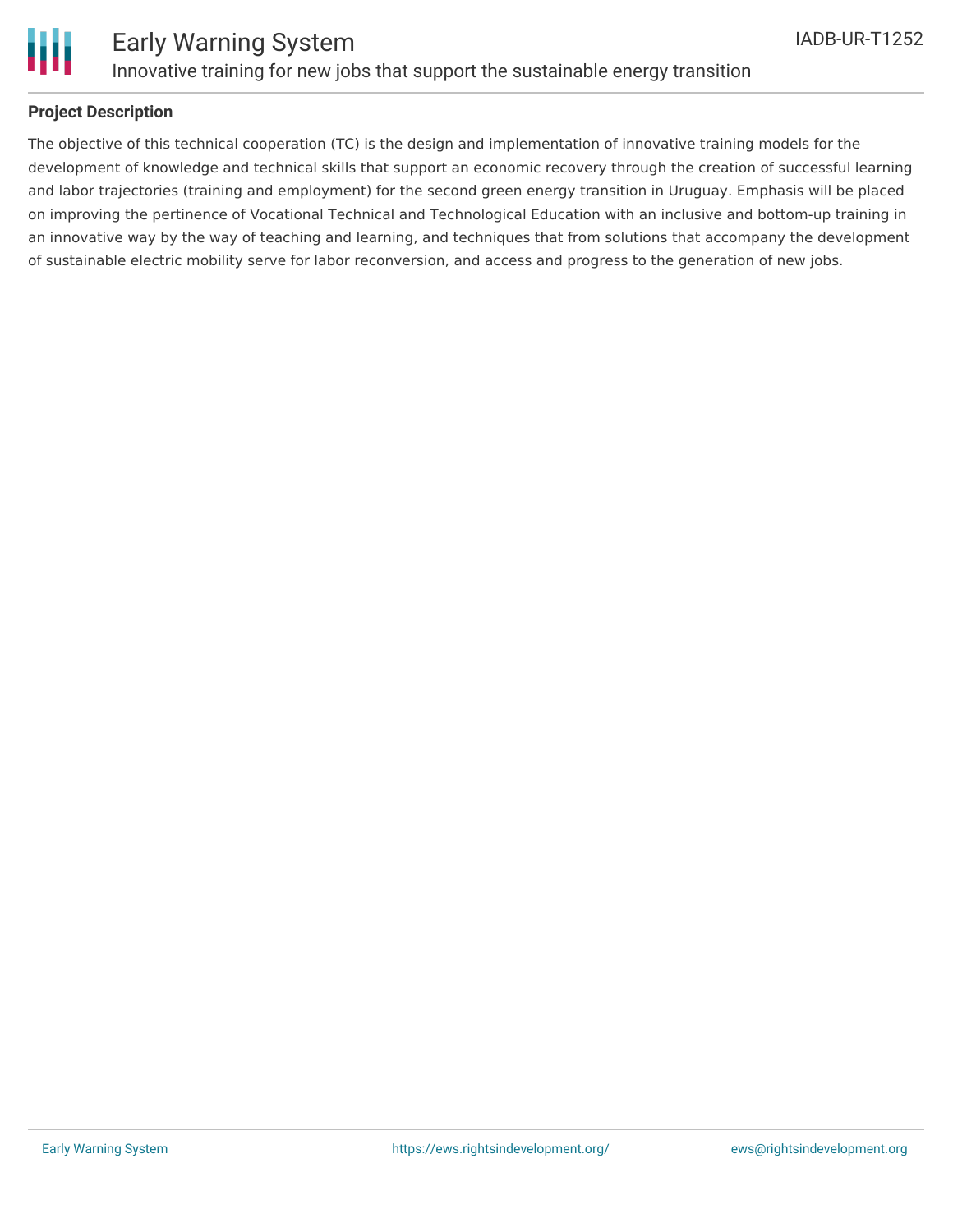

# Early Warning System Innovative training for new jobs that support the sustainable energy transition

### **Investment Description**

• Inter-American Development Bank (IADB)